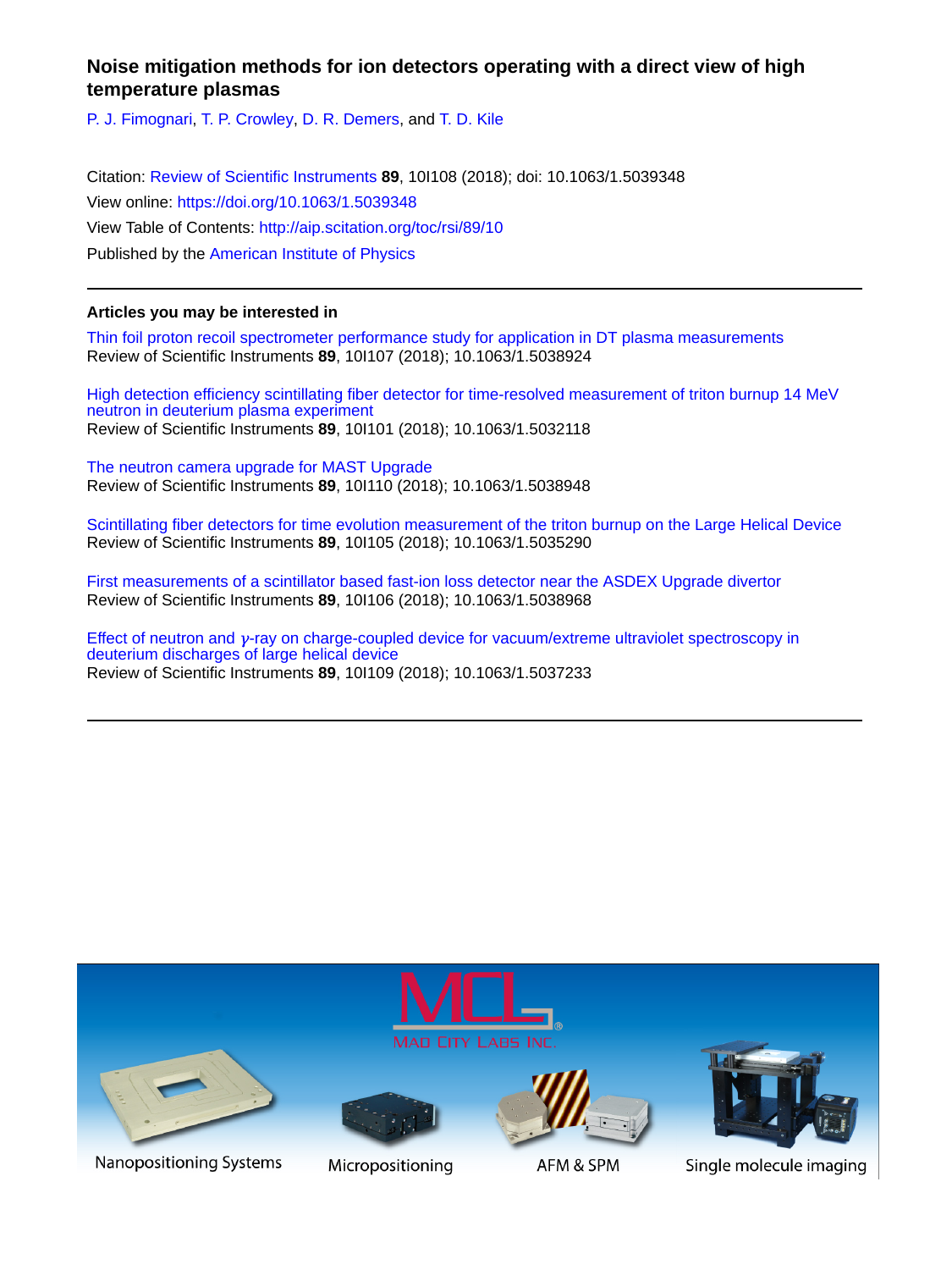

# **[Noise mitigation methods for ion detectors operating with a direct view](https://doi.org/10.1063/1.5039348) [of high temperature plasmas](https://doi.org/10.1063/1.5039348)**

P. J. Fimognari,<sup>[a\)](#page-1-0)</sup> T. P. Crowley, D. R. Demers, and T. D. Kile *Xantho Technologies, LLC, Madison, Wisconsin 53705, USA*

(Presented 16 April 2018; received 7 May 2018; accepted 12 July 2018; published online 27 August 2018)

We have developed an ion current measurement instrument with a direct view of a plasma that reduces the particle and radiation-induced noise current it detects by over three orders of magnitude, from tens of microamps to tens of nanoamps. This is accomplished using electric fields, magnetic fields, and physical shielding that limit the flux of particles and radiation into the instrument and suppress the secondary electrons produced within it by particle and radiation impact. Operation of this detector in various configurations, without an ion beam, has allowed identification of the sources of noise current. In our experimental setup, the largest noise contributors were found to be plasma ions and photoelectric emission due to UV radiation. *Published by AIP Publishing.* <https://doi.org/10.1063/1.5039348>

# **I. INTRODUCTION**

We are developing an instrument<sup>[1](#page-5-0)[,2](#page-5-1)</sup> to measure the current of high energy, high mass (e.g.,  $45 \text{ keV K}^{++}$ ) ions created through the interaction of a diagnostic beam with a magnetically confined high temperature plasma. It measures the position and entrance angle<sup>[3](#page-5-2)[,4](#page-5-3)</sup> (used to determine a component of velocity) of the ions. Data obtained with the instrument will be used to infer information about the plasma magnetic field, density, and temperature. It is intended to operate in plasma facing ports, beamlines, or other locations with a direct view of a plasma. This exposes it to stray particles and radiation, which can cause significant noise signals. During initial development, the instrument has been tested in a region with a very weak background magnetic field. In this paper, we present an overview of the instrument and discuss the methods used to mitigate noise signals. They enable our instrument to resolve desired ion current and may be of value for other ion detection applications.

# **II. THE CHALLENGE**

To obtain meaningful data, noise current levels should be less than the (desired measurement) signal current (which for our present application is on the order of 10-100 nA). Without the noise reduction features of our instrument, the undesired noise current has typically been 10-100  $\mu$ A, with excursions to milliamp levels.

The instrument is sensitive to charged particle current and cannot distinguish between an electron leaving and an ion impacting its detector elements. Currents measured with the instrument originate from several sources, illustrated in Fig. [1,](#page-2-0) including the diagnostic beam, the plasma, nearby surfaces, and the detector elements. Beam ions that impact detector elements and the secondary electrons they create are the desired signal; we consider all other currents to be undesired noise. This noise consists of charged particles impacting or leaving detector elements and includes positive currents (due to the plasma ions, ions created in the instrument through photoionization, and secondary electrons leaving detector elements) and negative currents (due to secondary electrons that are created on nearby surfaces and travel to detector elements). Secondary electrons are created when stray ions, beam ions, and direct or reflected UV radiation impact metallic surfaces within or surrounding the instrument. A significant challenge in development of our instrument has been reducing the undesired noise to enable measurements.

Table [I](#page-2-1) lists the noise sources, categorized by the charged particle that is responsible, and their associated energy ranges. It identifies the methods we have used to mitigate them (if applicable), namely, electric and magnetic fields. It also lists the location within this paper (or elsewhere) where more detailed discussion of the noise source is located.

The noise mitigation features that we have developed for this instrument are enabling measurement of ions in the presence of stray particles and radiation near a fusion plasma boundary. Other fusion diagnostics that measure particle properties, such as fast ion loss detectors (FILDs) and electrostatic analyzers, <sup>[6](#page-5-4)</sup> can experience similar undesired signal challenges and may benefit from the noise mitigation features we have developed.

# **III. OUR SOLUTION**

# **A. The prototype instrument**

We have prototyped a series of instruments having similar geometry. Figure [2](#page-2-2) shows (a) an exploded view and (b) a side cross section of the most recent version of the instrument, which measures  $156 \times 75 \times 64$  mm and has all the noise mitigation features discussed in this paper. Components are color-coded by their electromagnetic character: elements held at ground potential are gray (*a*, *d*), insulators

Note: Paper published as part of the Proceedings of the 22nd Topical Conference on High-Temperature Plasma Diagnostics, San Diego, California, April 2018.

<span id="page-1-0"></span>a)Author to whom correspondence should be addressed: [PJFimognari@](mailto:PJFimognari@XanthoTechnologies.com) [XanthoTechnologies.com.](mailto:PJFimognari@XanthoTechnologies.com)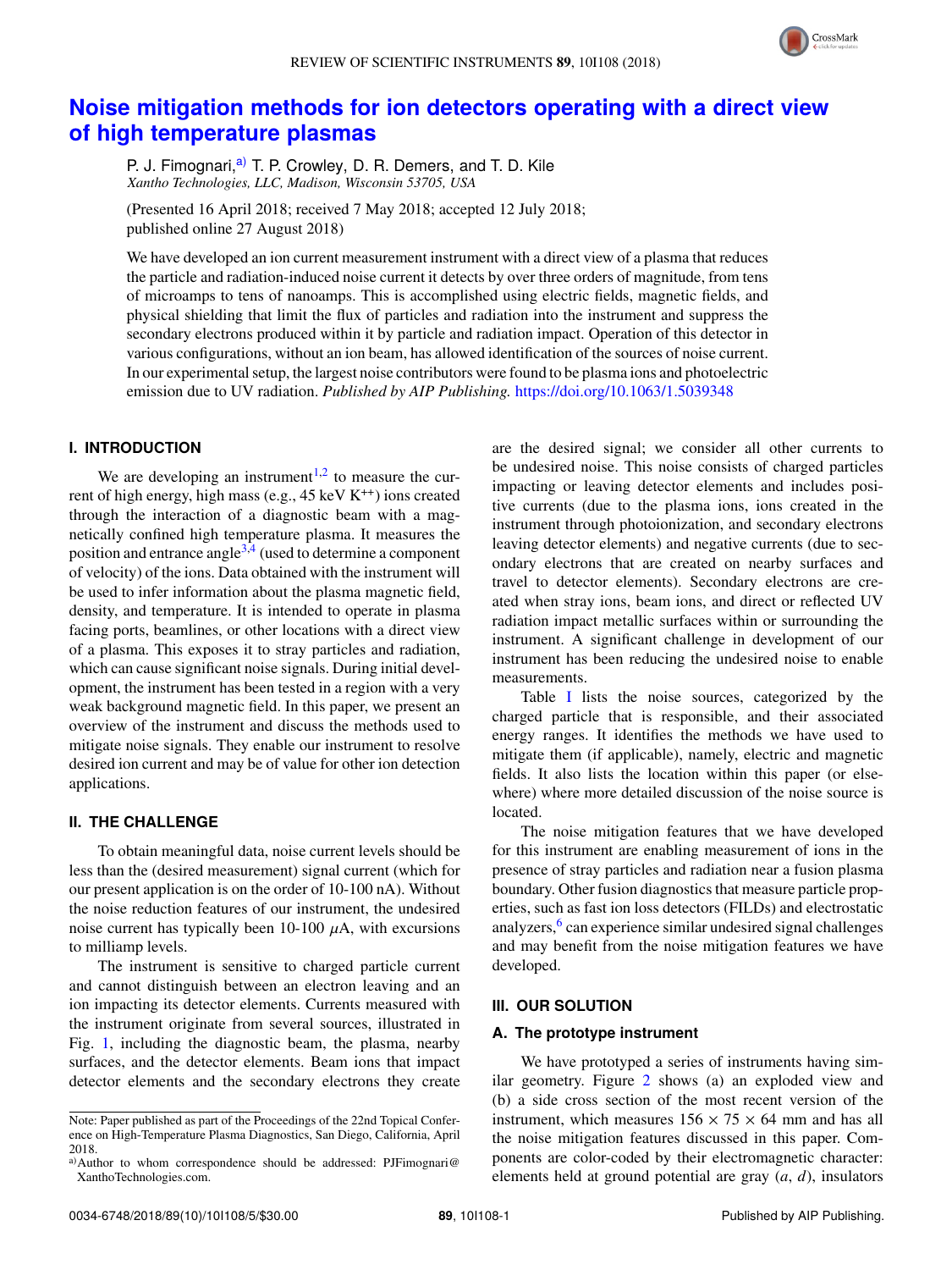# PREDOMINANT SOURCES OF CURRENT

<span id="page-2-0"></span>

FIG. 1. Illustration of sources that may result in measured current signals. For an instrument with a direct view of a plasma, currents other than the desired diagnostic beam signal can dominate measurements.

are blue (*i*), detector elements (which are connected to transimpedance amplifiers for current measurement) are green (*b*, *c*), electrodes are red (*f*, *g*), and permanent magnets are cyan (*e*, *h*).

Our prototype instrument measures beam ions that pass through (*a*) an aperture-set and impinge upon two parallel planes of detector elements, made of stainless steel. These are (*b*) the detection grating and (*c*) the split-plates. The method used to convert the currents measured by these detector elements into physical quantities is described in Ref. [1.](#page-5-0) The remaining labeled components (*d*-*i*) all are designed to enable our instrument to operate with a direct view of a plasma by reducing undesired noise. The aperture-set, the split-plate support plate, and a magnet flux-keeper form a box that divides the instrument into two regions, external and internal. The aperture-set contains the only significant openings between the two regions. The external region consists of the surrounding (*d*) external shielding; the external aperture, flanked by a pair of (*e*) external permanent magnets; and  $(f)$  the electrostatic grating. In the internal region are (*g*) two electrostatic gratings, (*h*) internal permanent magnets above and below the (detection grating and split-plate) detector elements, and (*i*) insulating shields surrounding the metal support arms of the detection grating. These noise reduction

<span id="page-2-2"></span>

FIG. 2. (a) An exploded view and (b) a side cross section of the prototype instrument showing the noise mitigation components and permanent magnet field directions. All gray colored parts are held at ground potential, blue colored elements are insulating, and green components are connected to transimpedance amplifiers. Two pairs of magnets (colored cyan) are sources of local magnetic fields (*BEXT* , *BINT* ), and three electrodes colored red are biased (*VEXT* , *VINT*−1, and *VINT*−2).

features fall into two categories: particle and radiation mitigation and secondary electron suppression, which are described in Sec. [III B.](#page-2-3)

# <span id="page-2-3"></span>**B. Noise reduction methods**

## <span id="page-2-4"></span>*1. Particle and radiation mitigation*

This method of noise reduction focuses on features that reduce the quantity of particles and radiation that enter the

| Charged                                                                                                                | Noise                                                 | Energy         | Mitigation                                                                          | Discussed           |  |
|------------------------------------------------------------------------------------------------------------------------|-------------------------------------------------------|----------------|-------------------------------------------------------------------------------------|---------------------|--|
| particle current                                                                                                       | source                                                | range $(eV)$   | method                                                                              | in section          |  |
|                                                                                                                        |                                                       | $0 - 1$        | Port-hole permanent<br>magnets <sup>5</sup>                                         | Reference 5         |  |
| <b>Ions</b>                                                                                                            | Plasma                                                | $1 - 500$      | External permanent magnets<br>and electrostatic grid                                | Section III B 1     |  |
|                                                                                                                        |                                                       | >500           | None                                                                                | N/A                 |  |
|                                                                                                                        | Photoionization and<br>acceleration within instrument | $0 - 500$      | Bias voltage optimization                                                           | Section <b>IV</b> A |  |
| Radiation or particle impact<br>on detector elements<br>Electrons<br>Radiation or particle impact<br>on other surfaces |                                                       | $\approx$ 1-20 | Internal permanent magnets<br>and electrostatic grids, bias<br>voltage optimization | Section III B 2     |  |

<span id="page-2-1"></span>TABLE I. Noise sources, mitigation methods, and reference or section of this article containing additional discussion.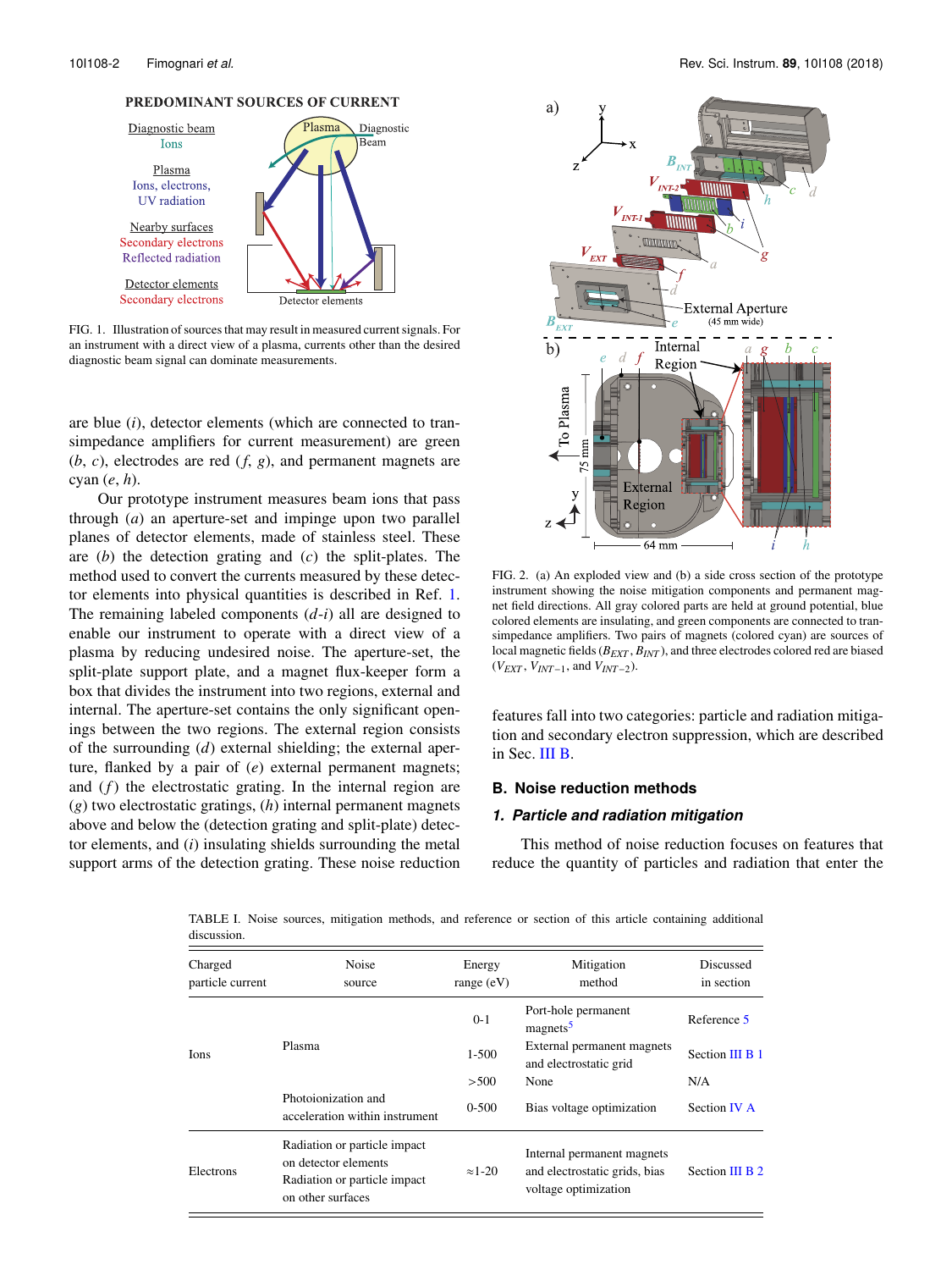instrument. The first of these is a surrounding, electrically grounded, external shield (*d* in Fig. [2\)](#page-2-2) made of stainless steel. This shield has a few gaps, the largest of which is the  $45 \times 12$  mm external aperture through which particles, radiation, and beam ions can pass.

The second method used to reduce noise is a magnetic field. To reduce an undesired particle flux through the external aperture, we use a pair of rectangular nickel-plated NdFeB permanent magnets (*e* in Fig. [2,](#page-2-2) N30 grade, field oriented in the −y direction) in a 1018 mild steel flux-keeper, which concentrates the magnetic field to the external aperture. The magnetic field along a line midway between the magnets  $(y = 0)$  at the center of the external aperture in the z direction was measured to be 2.3 kG at the center  $(x = 0)$  and 1.7 kG at  $x = \pm 15$  mm.

The trajectories of stray low energy ions and essentially all electrons are greatly altered by this magnetic field, while (high energy, large mass) beam ions are only modestly perturbed. Rough calculations indicate that electrons with energy less than 150 keV (which should account for all electrons in the vicinity of the instrument) and deuterium ions with energy less than 40 eV are effectively stopped, but the velocity of a 45 keV K<sup>++</sup> ion is changed by less than  $1^\circ$ .

The field from the magnets is not able to stop all incoming ions; we use an electrostatic grating (*f* in Fig. [2\)](#page-2-2) directly behind the external aperture to stop stray ions of higher energy. The grating consists of a stainless steel frame with wires spot-welded into machined grooves to provide a uniform electric field. It is biased up to  $V_{\text{EXT}} = 500$  V. This grating also attracts photoelectrons produced by UV striking walls of the instrument in the external region, which may further reduce the particle flux onto the detector elements.

#### <span id="page-3-1"></span>*2. Secondary electron suppression*

Even with particle and radiation mitigation at the entrance to the instrument, the noise current measured by our prototype was more than two orders of magnitude greater than the desired level. Having eliminated most particle flux into the instrument with the features discussed in Sec. III  $\overline{B}$  1, the remaining noise is largely secondary electrons induced by UV radiation. Other possible sources of noise, such as photoionized gas particles produced within the instrument, are expected to be small.

UV photons that make their way into the instrument can liberate secondary electrons from either detector elements or other parts of the instrument and cause noise currents. When UV impacts detector elements, secondary electrons liberated from them will be measured as a positive current. Electrons photoemitted from other surfaces within the instrument that subsequently impact detector elements will be measured as a negative current.

Our methods to suppress secondary electrons within the internal region of the instrument are, again, applications of magnetic and electric fields. A pair of nickel-plated NdFeB permanent magnets (*h* in Fig. [2,](#page-2-2) N45 grade, field oriented in the +y direction) are installed in the internal region of the instrument above and below the detector elements, insulators, and internal electrodes. As with the external magnets,

a flux-keeper is used to concentrate the field. The magnetic field at the *z* location of the detection grating varies from 700 G to 880 G on a line midway between the magnets  $(y = 0)$ , oriented in the direction opposite to that of the external magnets to have the opposite effect on the beam ions (i.e., beam ions deflected left by the external magnets are deflected right by the internal ones). Most secondary electrons produced through beam and photon impact are of low energy (<20 eV). A 20 eV electron emitted in a 700 G field will have a Larmor radius of 0.2 mm. The distances between components in the instrument are  $\geq 0.8$  mm; thus, the Larmor orbit of most electrons will return them to their emitting surface. Assuming that the magnetic field is nearly parallel to the detector element surfaces, approximately 75% of photoelectrons and 95% of particle-produced secondary electrons (including those produced by beam ions) are expected to impact their emitting surface in less than one Larmor orbit. The rates of the two populations differ due to their initial velocity distributions (photoelectrons are expected to be mostly parallel to the electric field of the incoming photon while particle-liberated secondary electrons have a more uniform distribution).

An electric field is applied within the internal region by biasing the internal electrostatic gratings (*g* in Fig. [2\)](#page-2-2). In experiments without the magnetic field described in the previous paragraph, the electric field pushes secondary electrons back to their emitting surfaces when the electrodes are biased at a negative potential. When applied along with the magnetic field, an  $E \times B$  drift is introduced to the secondary electron motion. Electrostatic biasing has been used successfully on other devices to control secondary electron emission as well. $7-9$  $7-9$ 

The detection grating has metal support arms that extend beyond the magnetic field, and secondary electron suppression is not as effective in that region. This resulted in larger noise levels on the detection grating than on the split-plates. Insulating shields (*i* in Fig. [2\)](#page-2-2) were installed to cover these support arms and block the path of unsuppressed electrons. This reduced the noise on the grating to a level similar to the split-plates.

#### **IV. EXPERIMENT**

#### <span id="page-3-0"></span>**A. Environment and setup**

The Madison Symmetric Torus (MST) Reversed Field Pinch at the University of Wisconsin, Madison, $10$  has served as the test-bed for our instrument development. MST exhibits large neutral (100-200 kW), convective particle (1.3-1.4 MW), and radiative  $(200 \text{ kW})^{11}$  $(200 \text{ kW})^{11}$  $(200 \text{ kW})^{11}$  fluxes. The measurements discussed in this paper were acquired during ohmically heated improved confinement plasmas with I<sub>p</sub>  $\approx$  380 kA and n<sub>e</sub>  $\approx$  6 × 10<sup>12</sup> cm<sup>-3</sup>. An ion beam was not used.

Our instrument is located in the (secondary) detection beamline (stainless steel vacuum chambers with a diameter of  $\sim$ 25 cm) of the heavy ion beam probe (HIBP) diagnostic.<sup>[12](#page-5-10)</sup> It is ∼50 cm from the MST plasma and views the plasma through a 4.5" diameter port. A permanent magnet plasma suppression structure<sup>[5](#page-5-5)</sup> at the MST porthole provides a massive reduction of the flux of plasma particles (particularly electrons) to our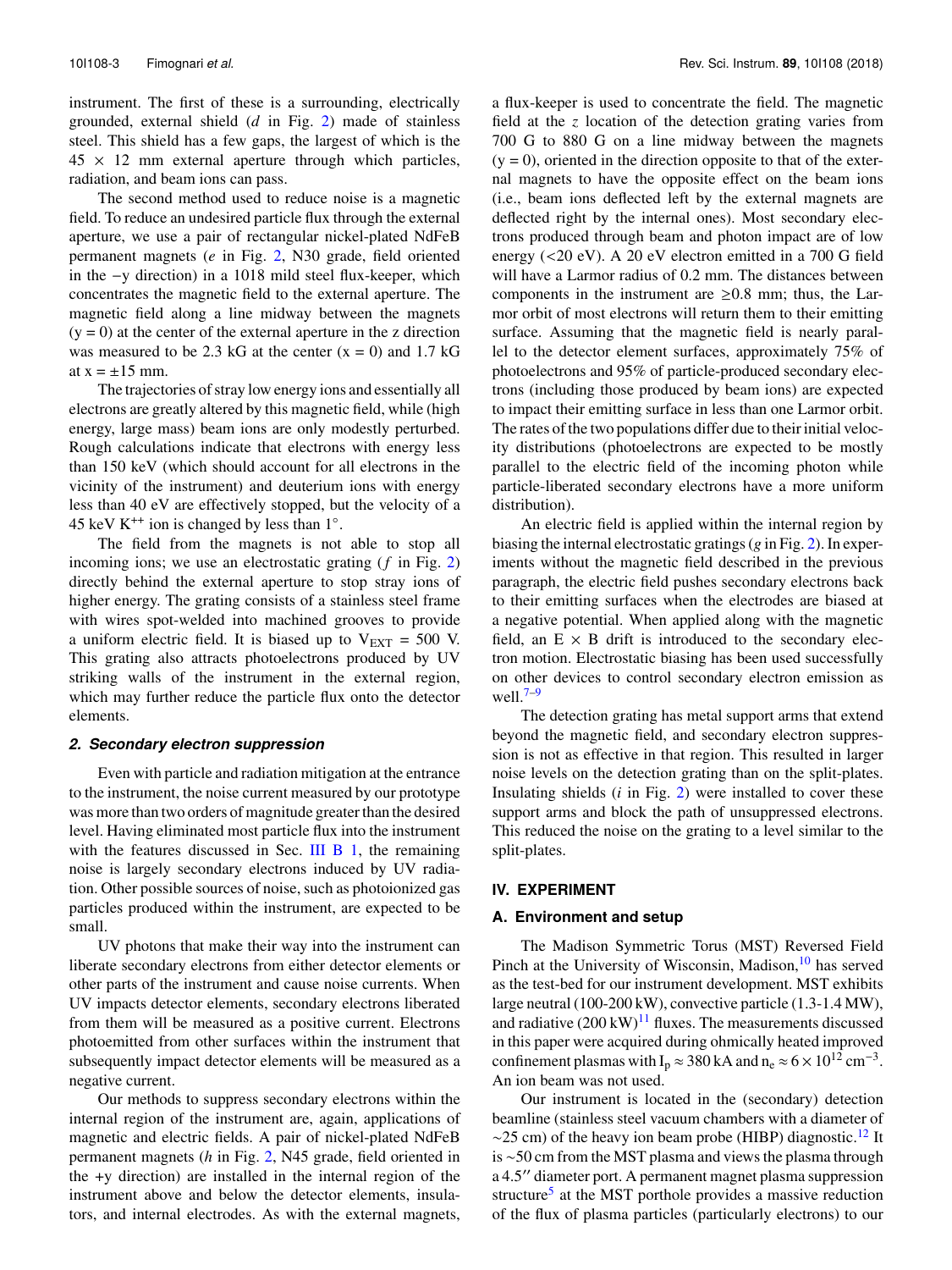prototype instrument. The structure also reduces the fieldof-view to the plasma from a 114 mm diameter circle to approximately  $80 \times 110$  mm.

In addition to the hardware features of the instrument described in Sec. [III B,](#page-2-3) an operational technique in which we optimize internal electrostatic grating (*g*) voltages is used to achieve a balance between the noise currents arriving at and leaving the detector elements. Biasing the gratings at a zero or positive voltage results in positive noise currents on the detector elements (suggesting a net outflow of electrons), while operating the gratings at a large negative voltage results in negative noise current on the detector elements (suggesting an influx of electrons). Operating the gratings with a negative bias between −10 V and −40 V results in an average noise current close to 0 and a reduced noise current variability. This is consistent with findings from other ion detectors.<sup>[9](#page-5-7)</sup>

## **B. Experimental results**

A series of experiments to investigate noise and mitigation methods were performed using various prototype configurations without the diagnostic beam. Eight of these, which we refer to as A-H, were similar to the prototype shown in Fig. [2](#page-2-2) (which is config. H). These configurations differed in which components (labeled *d, e, h,* and *i* in Fig. [2\)](#page-2-2) were installed and in the potential at which the bias gratings (labeled *f* and *g* in Fig. [2\)](#page-2-2) were held; key differences are captured in Table [II.](#page-4-0) For example, config. A did not have any permanent magnets (*e*, *h*) or shielding (*d*, *i*) installed.

For this work, we are primarily concerned with minimizing the quantity of noise measured by the instrument and not fine-tuning the distribution among its elements. Hence the quantity of greatest interest is the total current measured by the detector elements (i.e., the sum of the detection grating

<span id="page-4-1"></span>

FIG. 3. Total current measured with the instrument in configs. A, D, and H as (a) time series and (b) histogram (normalized to the peak of the distribution) plots. Defined from the (b) histograms are the noise level (which is the most common value of the current, depicted for config. H) and the noise variability (the FWHM of the histogram, depicted for config. A). Dashed lines indicating the noise level and upper and lower limits of the FWHM are mapped back to the time-series plot.

and split-plates currents), which is described in the following paragraphs.

Figure [3](#page-4-1) shows (a) time series and (b) histogram plots (normalized to the peak of the distributions) of the total current measured with the instrument in three configurations (A, D, and H). The total current shows a slow time-varying behavior over the improved confinement period and a series of noise spikes. The histogram is used to quantify the character of the noise using two parameters; we define the noise level as the peak of the current distribution and the noise variability as the full width of the histogram at half of the peak value.

<span id="page-4-0"></span>TABLE II. Comparison of the noise levels and variability for the instrument configured with and without (a) particle and radiation mitigation features and (b) secondary electron suppression features installed. Components *f* and *g* were installed in all configurations, and bias voltages are listed. Use of shielding, permanent magnets, and biased electrodes, when compared with config. A, results in a reduction in the magnitude of noise current of more than one order of magnitude for config. D and three orders of magnitude for config. H.

|         |                                      |                      |                               | than one order or magnitude for comig. D and three orders or magnitude for comig. 11. |                          |                         |
|---------|--------------------------------------|----------------------|-------------------------------|---------------------------------------------------------------------------------------|--------------------------|-------------------------|
|         |                                      |                      |                               | (a) Particle and radiation mitigation components installed                            |                          |                         |
|         | Prototype components                 |                      |                               |                                                                                       |                          |                         |
| Config. | $\overline{d}$<br>External shielding |                      | $\boldsymbol{e}$<br>$B_{EXT}$ | $V_{EXT}$ (V)                                                                         | Noise level<br>$(\mu A)$ | Noise var.<br>$(\mu A)$ |
| A       | N <sub>0</sub>                       |                      | No                            | $\Omega$                                                                              | 47                       | 64                      |
| B       | No                                   |                      | No                            | 100                                                                                   | 13                       | 24                      |
| C       | Yes                                  |                      | Yes                           | $\Omega$                                                                              | 4.3                      | 3.1                     |
| D       | Yes                                  |                      | Yes                           | 500                                                                                   | 4.3                      | 1.5                     |
|         |                                      |                      |                               | (b) Secondary electron suppression components installed                               |                          |                         |
|         |                                      | Prototype components |                               |                                                                                       |                          |                         |
| Config. | g<br>$V_{INT-1}$ (V)                 | $V_{INT-2}$ (V)      | $\boldsymbol{h}$<br>$B_{INT}$ | i<br>Insulating shields                                                               | Noise level<br>(nA)      | Noise var.<br>(nA)      |
| D       | $\Omega$                             | $\Omega$             | No                            | N <sub>0</sub>                                                                        | 4300                     | 1500                    |
| E       | $-10$                                | $-10$                | No                            | No                                                                                    | $-52$                    | 140                     |
| F       | $\Omega$                             | $\Omega$             | Yes                           | No                                                                                    | 360                      | 110                     |
| G       | $-10$                                | $-15$                | Yes                           | N <sub>0</sub>                                                                        | $\Omega$                 | 80                      |
| H       | $-40$                                | $-20$                | Yes                           | Yes                                                                                   | 20                       | 21                      |